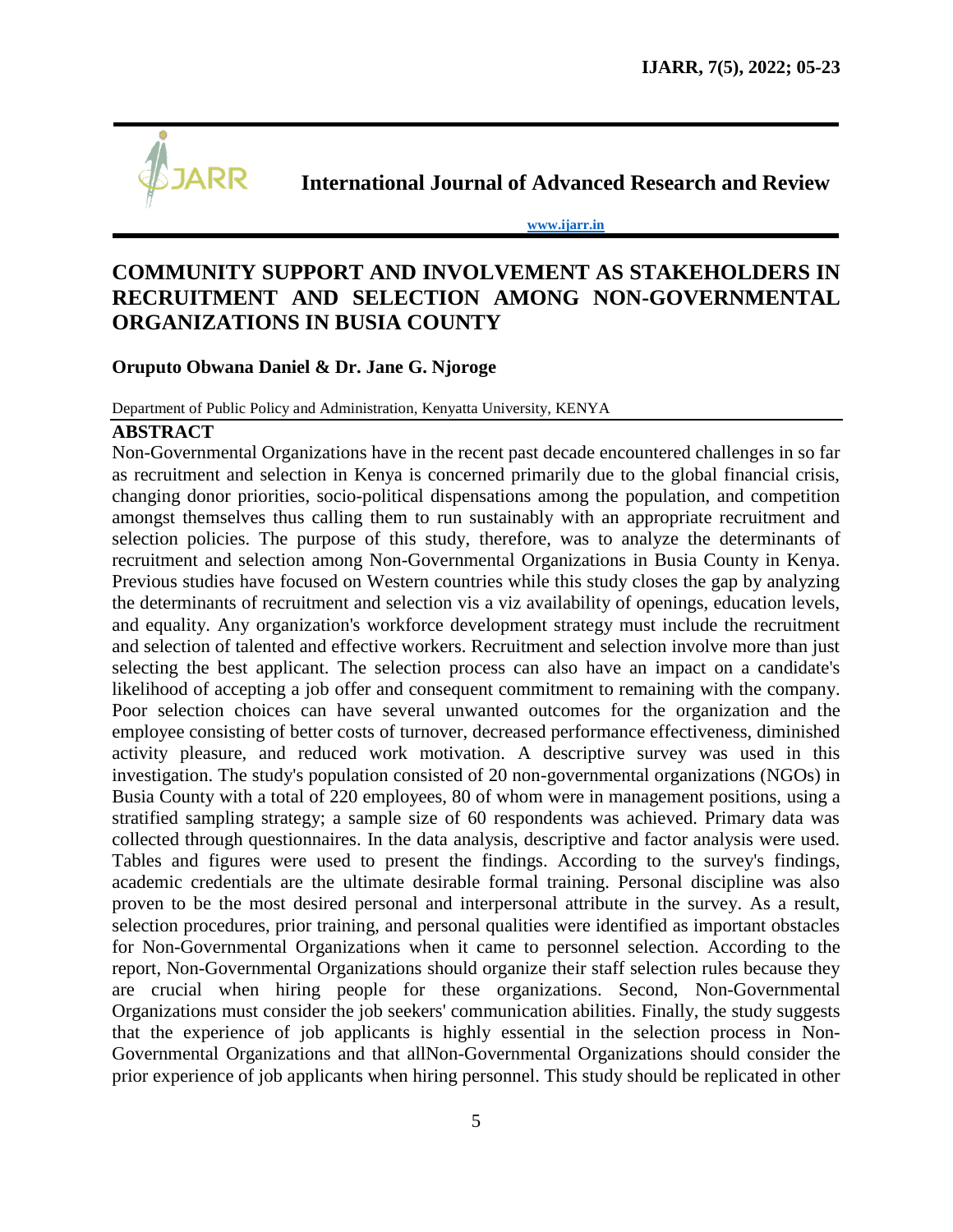Kenyan counties, such as Kisumu and Nairobi, where many Non-Governmental Organizations are located.

**Keywords:** Community Support, Involvement, Stakeholders, Recruitment, Selection

# **INTRODUCTION**

### **Background to the Study**

A non-governmental organization is neither a part of the government nor receives funding from the government. As a result, Non-Governmental Organizations are not reliant on governments to carry out their everyday operations. However, profit-making businesses will be included in the definition because the phrase may be used to refer to legal, cultural, social, as well as environmental advocacy groups with non-profit principal purposes. Non-Governmental Organizations are non-profit organizations that get at least a portion of their funding from private sources (Korten, 2010). He examines how, because the term non-governmental organization (NGO) some people might think it's a little too broad, mostNon-Governmental Organizationsnowadays, most people want to be known to as "private volunteer organizations" (PVO).

Globally, funding of Non-Governmental Organizations ever since time immemorial has largely been dependent on donors through the enlarged Non-Governmental Organizations contending for donor financing has reduced the level and amount of available funding for eachNon-Governmental Organization (The Economist, 2011). Similarly, donors alternatively, have changed their funding policies, preferring to collaborate with "like-minded donors". These scenarios have led some organizations to relocate their HQs to the regions closer to the partners, for instance, Rockefeller Foundation, The Ford Foundation, and Church World Service, amongst others in the U.S.A. The situation has meant therefore that best ethical practices of selection and recruitment have been thrown out of the window given the role has been taken over by profit outfits (Taylor & Collins, 2010). The situation has led to competition for meager funds for sustainability. The trend alongside competition has adversely affected the performance of NGOs especially in achieving their goals as a result of the compromise in sourcing suitable persons when filling the positions. Though, in the European countries where most stableNon-Governmental Organizations like Path Finder (China), World Vision International, Human Rights Watch (USA), Amnesty International (U.S.A) Partners in Health (Canada), and AMREF have zero-tolerance records to corruption.

In Africa, Non-Governmental Organizations operating today face a myriad of dilemmas that are not witnessed in other parts of the globe such as; Lawlessness, ravaging famine and disease, unprecedented military coups where the safety of civilians is not a priority, a lack of fresh drinking water and so forth. Despite international supporters providing adequately annually, evidence shows that the African poor still linger in poverty. *"*The aid culture has exposed African countries to the more debt-riddled situation, more inflation-prone, more vulnerable to the unstable money markets and further unattractive to higher-best investment. It is increased the threat of civil warfare and unrest. Aid is an unmitigated political, financial, and humanitarian catastrophe (Wall Street Journal, 2010). Despite such negative reports, Non-Governmental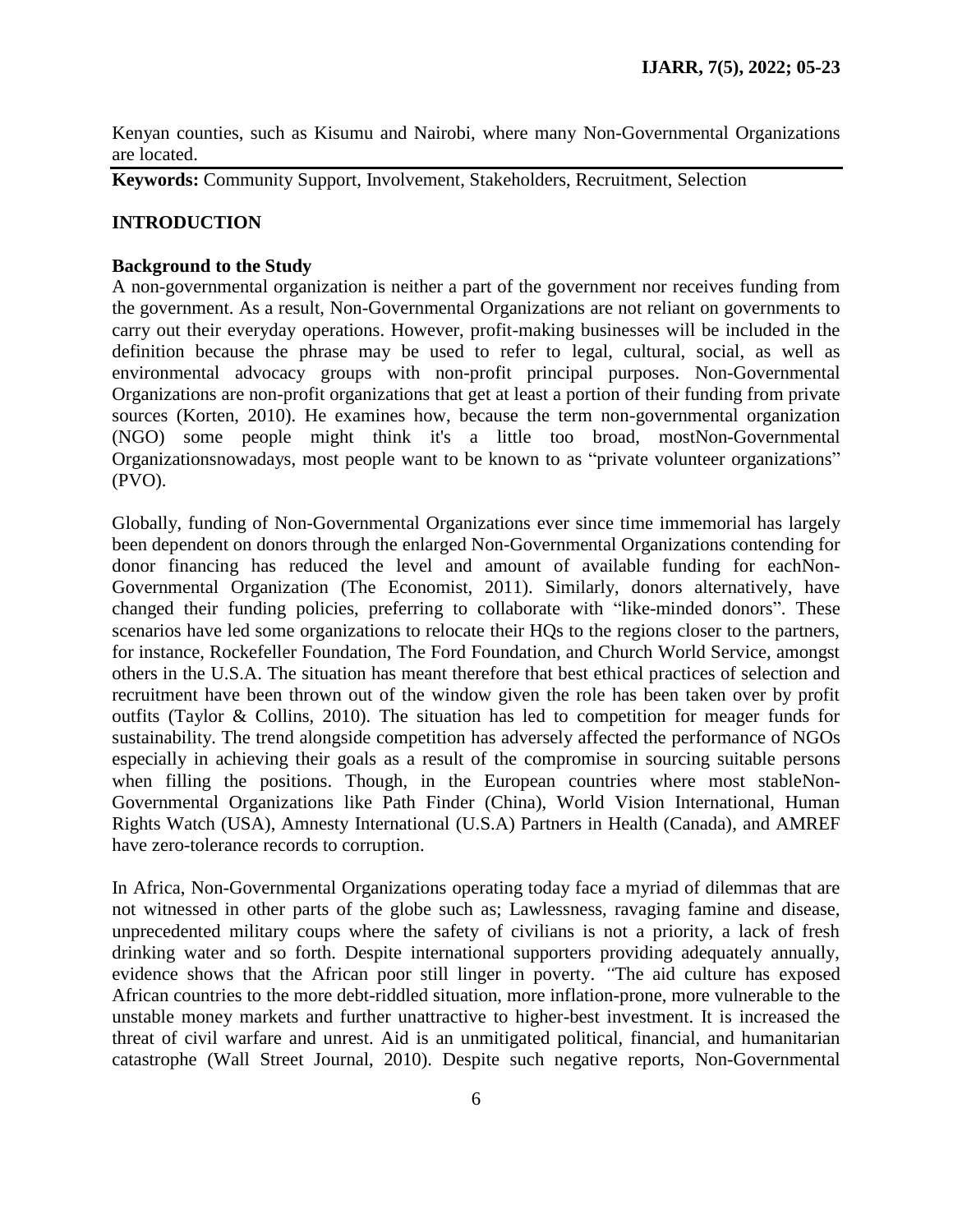Organizations continue to support the African worthy cause. Non-Governmental Organizations try to be triumphant and continue to exist, or compete successfully within the global monetary arena employers, particularly in this era of globalization, should be in a position to promote and practice staff recruitment and selection in a significant way. (Place et al., 2010). The success of a commercial organization is inextricably linked to the performance of the people who work for it. In Kenya, The government distributed resources near the community through devolved funds, such as the Constituency Development Fund (CDF), Free Primary Education Fund (FPE), and Youth Enterprise Fund, after promulgating the constitution in 2010 (Institute of Economic Affairs, 2016). As a result, Non-Governmental Organizations with structures at the grassroots level are more engaged in the execution of Strategic Plans through improved techniques. Due to a recent shift in planning that prioritizes a decentralized structure for funding development projects; this has proven to be critical. As a result, the strategic planning process necessitates the consideration of the requirement for long-term sustainability. Nonetheless, it is widely acknowledged that the strategic planning process is ineffective unless the application is wellexecuted. AsNon-Governmental Organizations advance their strategic plans, the rollout of the same remains a challenge in that corruption has run down mostNon-Governmental Organizations. Therefore, the rollout of devolved government programs in Kenya will go a long way to integrate with Non-Governmental Organizations' strategies as they usually operate at the grassroots in terms of mobilizing resources. The corrupt individuals who masquerade to be dedicated employees were sourced unprofessionally for example opinion leaders in the society coerce to push through their interests hence compromising the good intentions of Non-Governmental Organizations.

Workplace failures result in most cases to the underachievement of goals as every organization has within the organization its requirements in acquiring employees. For organizations to have a competitive edge, it is vital to select persons with the requisite competencies to achieve the set goals. Essentially the best approach of reaching this fulfillment is through the right practices of selection and recruitment through to be had activity opportunities as the respective Non-Governmental Organizations rolls out their schedule. Following the promulgation of the constitution in 2010, the government disbursed resources near the community through devolved programs such as the Constituency Development Fund (CDF), Free Primary Education Fund (FPE), and Youth Enterprise Fund (Institute of Economic Affairs, 2016). As a result of better procedures, Non-Governmental Organizations with grassroots structures are more active in the execution of Strategic Plans. This has proven to be crucial as a result of a recent shift in planning that promotes a decentralized system for funding development initiatives. As a result, consideration of the need for long-term sustainability is required as part of the strategic planning process. Nonetheless, it is commonly understood that the strategic planning process is unproductive unless it is implemented properly (Muindi, 2017).

According to Omboi (2011), for the human resource management (HRM) feature to stay successful, there must be consistent levels of collaboration, as well as constant cooperation and consultation between line managers and the HR supervisor. That is the most exact instance in recruitment and selection, since HR professional managers may be a dependable supply of essential information and skills.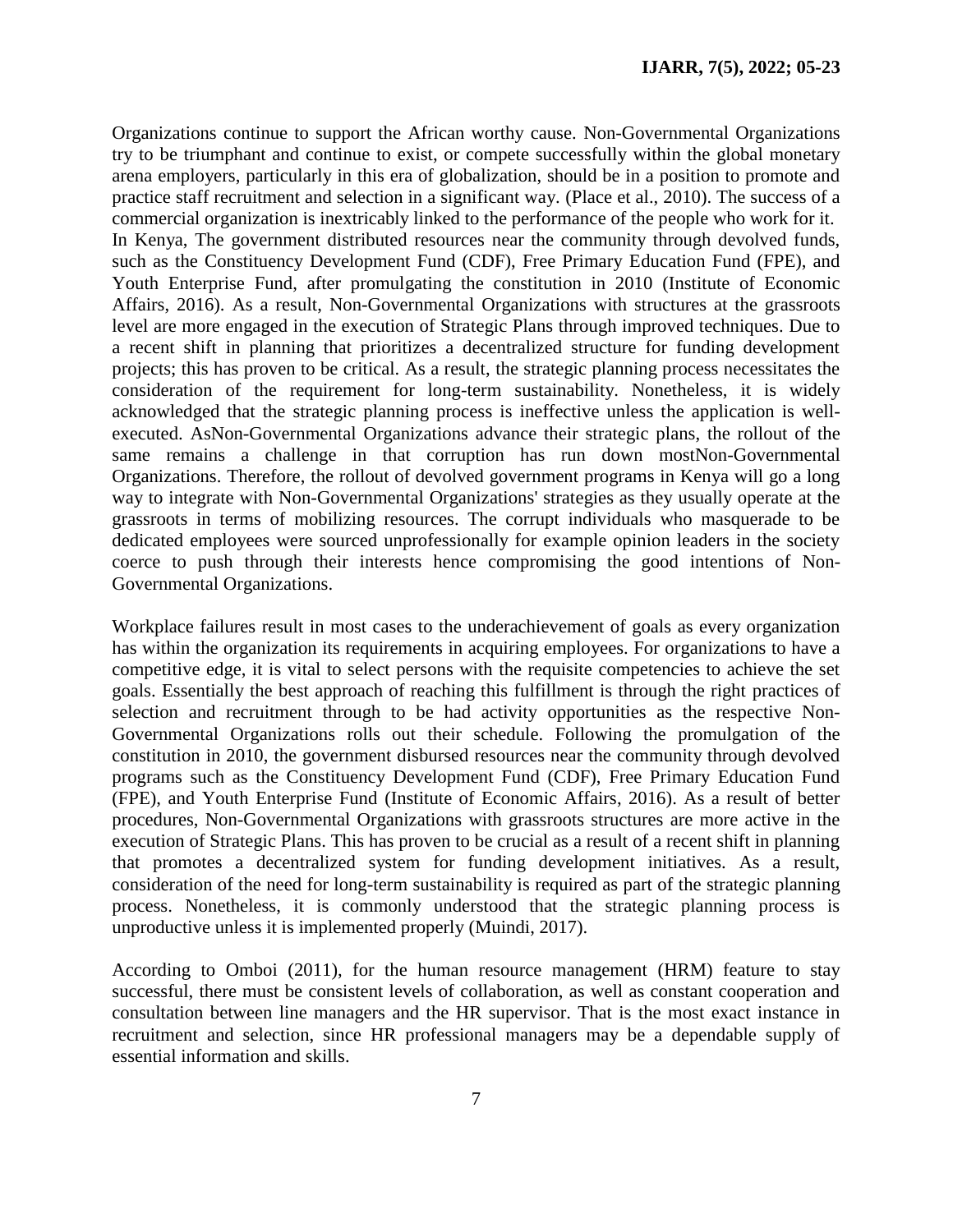Appropriate selection procedures may ensure that candidates not only have the necessary abilities for the position but also have the necessary personality attributes to contribute to the organization's current goals. However, after the "correct" person has been hired, the organization ensures that the proper incentives are in place to keep the staff motivated and happy. In general, recruiting and selection are fraught with pitfalls, thus it's important to stay up to date on new studies in the field of HRM. According to research from the Chartered Institute of Personnel and Development (Kerrigan et al., 2010), because younger generations have grown up with the concept of bendy jogging, and elderly people regard it as a way to retire, firms should become more inclusive in their recruiting processes. As a result, the goal of this study was to determine the factors that influence recruitment and selection in non-governmental organizations in Busia County.

#### **Non-Governmental Organizations in Kenya**

The Non-Governmental Organizations Co-ordination Act, 1990, No. 19, as modified by Kenya Gazette Supplement No. 85 (Act No. 8) on 23 October 1992, defines a Non-Governmental Organization as "a private voluntary organization of persons.As amended by the Kenya Gazette Supplement No. 85 (Act No. 8) of October 23, 1992, the Non-Governmental Organizations Coordination Act, 1990 No. 19, defines a Non-Governmental Organization as the private voluntary grouping of associations or individuals, not run for commercial purposes or profit, but which have structured themselves internationally or nationally for the public advantage and promotion of social welfare, development, charity, or studies within (ROK, 2010).

According to Kameri-Mbote (2012), the origins of Non-Governmental Organizations may be traced back to charity, particularly during the colonial era, when Non-Governmental Organizations'activities extended from service provision to political activity, advocacy, and human rights. With the introduction of multiparty politics in Kenya in the 1990s,Non-Governmental Organizations became increasingly active. Political pluralism, on the other hand, increased the political space available in Kenya for the legal execution of fundamental rights such as freedom of association and other democratic institutions. As a result, democratization processes have presented various opportunities for identifying and resolving many constitutional challenges confronting citizens, forcing Non-Governmental Organizations to diversify their operations to mitigate and find solutions to these challenges, which has a greater impact on recruitment and selection.

Non-Governmental Organizations in Kenya are governed by the NGO Coordination Act No.19 of 1990, which governs how Non-Governmental Organizations operate in Kenya. The Act also establishes the NGO Coordination Board, whose legal mandate is to register, coordinate, and facilitate the work of all national and international Non-Governmental Organizations operating in Kenya, as well as to ensure compliance with the legal framework governing their operations in the country (NGO Coordination Act, 1991).

Several issues have arisen as a result of certain businesses' reluctance to investigate the good use of project management tools and concepts. According to Kameri-Mbote (2000), Non-Governmental Organizations in Kenya have suffered greatly from several issues, including administrative inefficiencies resulting from a lack of effective and efficient management systems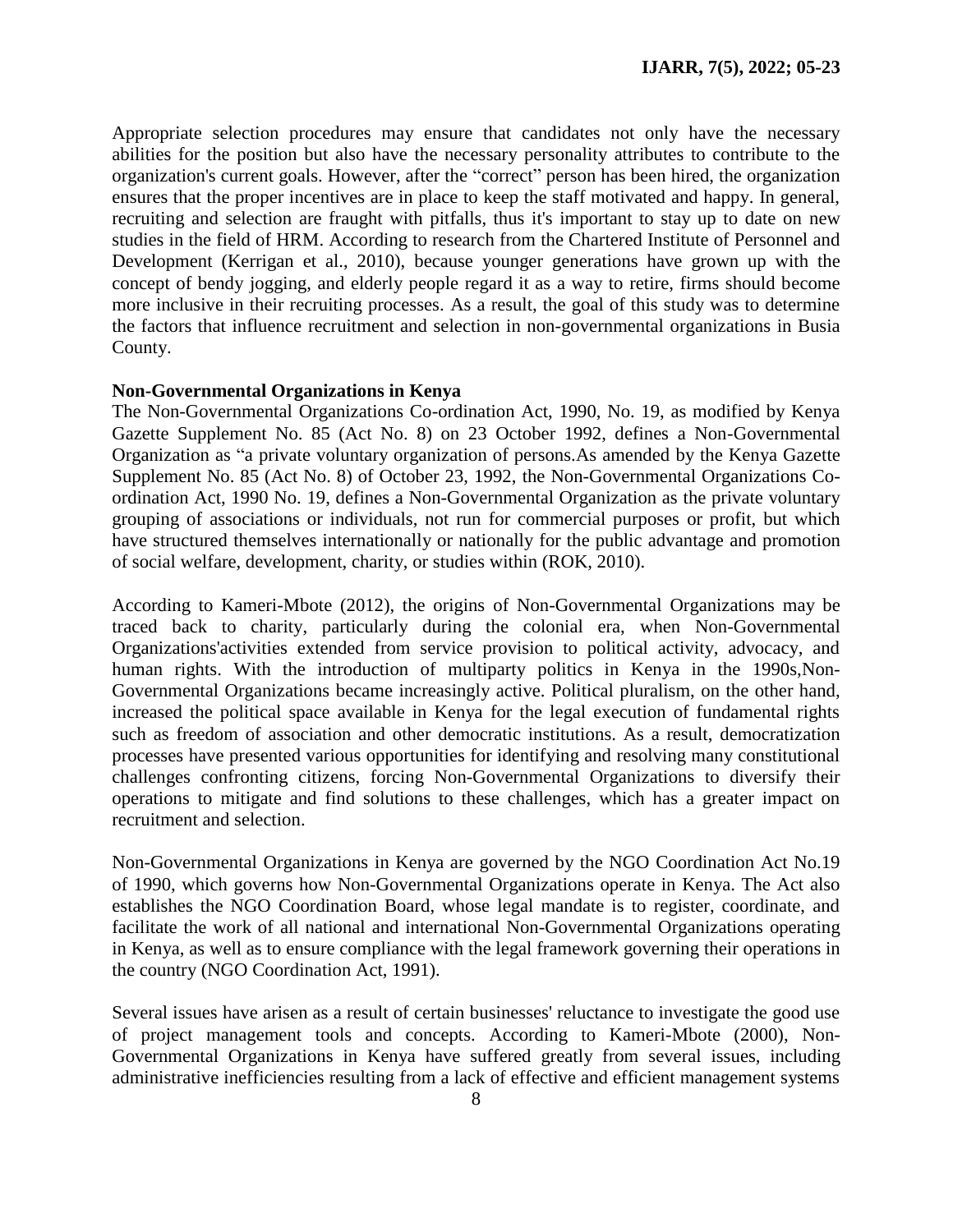for good governance, particularly forNon-Governmental Organizations that rely on donor funding; lack of project accountability due to mismanagement of resources by someNon-Governmental Organizations; and lack of accountability of the project due to mismanagement of resources by someNon-Governmental Organizations. However, during the Jomo Kenyatta and Daniel Moi regimes, corrupt leaders appointed to manage institutions and Government programs in their mandates led to the malformation of numerous Non-Governmental Organizations out to manipulate the citizens. The passing of the Coordination Act 1991 brought about sanity that has helped a lot to fix the management of Non-Governmental Organizations in Kenya to a great extent. This study, therefore, sought to establish the determinants in recruitment and selection amongNon-Governmental Organizations in Kenya, particularly in Busia County (Mati, 2020).

The non-Governmental Organizations in Kenya confine themselves as service-providing entities that derive their power of operations as provided for in the Societies Act, Cap 108. Laws of Kenya. All Non-Governmental Organizations licensed to operate in Kenya must be registered. NGOs, on the other hand, employ and choose professionals from the labor market who are trained in the service they give to the community (ties) in which they work to achieve their objectives. There has been minimal research on the factors that influence recruitment and selection in non-governmental organizations (NGOs), especially in Busia County (Ministry of Labour, 2012). Due to high management involvement and flouting, less competent people are frequently appointed. Employee productivity and overall organizational performance will suffer as a result of the personnel selected lacking experience, requisite skills, and knowledge to complete the job successfully.

Busia County is home to numerous Non-Governmental Organizations given the socio-economic situation in the county. Currently, many have intervention activities in different areas in Busia County. Most of themclosed down soon after being formed due to losing it in recruitment and selection. The purpose of this study, therefore, is to determine the challenges facing Non-Governmental Organizations in recruitment and selection with a specific focus on those operating in Busia, Kenya. There are about six (6) Non-Governmental Organizations registered and carrying out their operations in Busia County. Among those operating in Busia County is Action Aid International; According to Wanjiru (2010), Non-Governmental Organizations' presence in the communities' daily activities is something that needs to be appreciated and embraced. Mwanzia (2014), the role of leadership in the World Vision projects is critical in the realization of objectives and goals. Ampath sought to improve the fitness of the people of Kenya by answering the toughest questions our coverage leaders and health care providers face.

#### **STATEMENT OF THE PROBLEM**

Non-Governmental Organizations (NGOs) all over the globe engage in the process of staff recruitment and selection to develop their workforce skills to fulfill the demands of the available positions (NGO Connect, 2010). The same is true in Kenya, particularly in Busia County. Given the importance of these players in the economy, it is necessary to hire employees with the necessary qualifications to meet the objectives. This is generally an issue in rural and urban locations where there is a huge pool of competent individuals and a better working environment. Similarly, recruitment and selection in rural areas are hampered by demographic conditions that discourage job seekers, even thoughNon-Governmental Organizations in these areas are required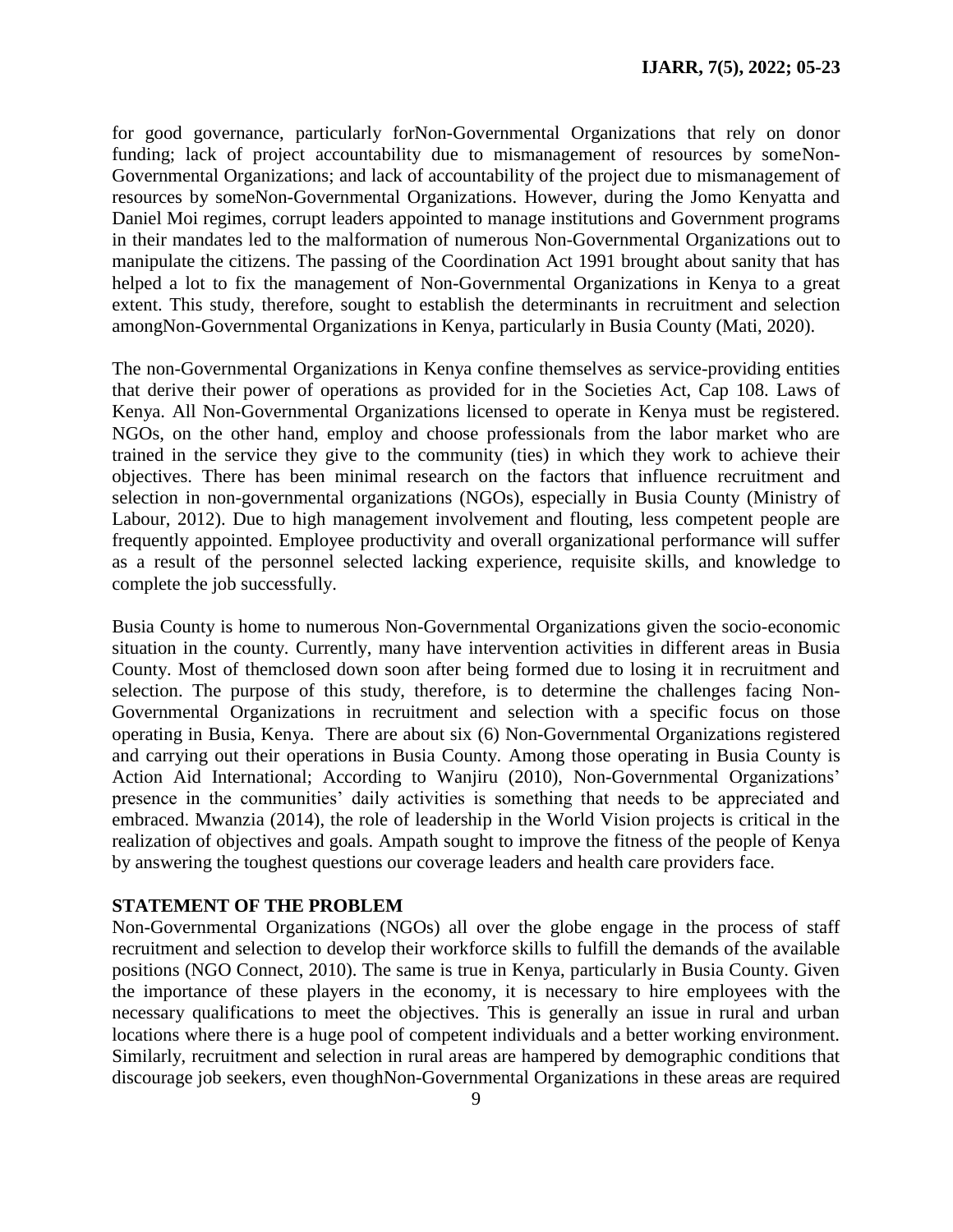to recruit. Hence the availability of qualified and competent candidates is seldom satisfying in the rural set-ups.

Certain gaps within an organization's work structure require proper choice and appointment of high-level executives. Skills in critical thinking, making decisions, and high experience levels needed are important factors to be considered for the appointment and contracting of managers (Omolo et al., 2012). Policy formulation and implementation document guides in running the business and hiring the most appropriate personnel to fill available job opportunities and in the absence of which leads to malpractices in staff recruitment and selection.

Omboi, (2011) considered when recruiting and choosing employees concluded on the need to align traits of available vacancies and attributes of capability employees. This has a look at is nearly just like the contemporary research but still did no longer spotlight on recruitment and choice of high degree executives. The above-analyzed research work necessitated the current study which sought to respond to the answer; "What are the determinants considered in the recruitment and selection in non-governmental organizations in Busia County?"

Despite the lack of published research on the factors that influence recruitment and selection in Non-Governmental Organizations (NGOs), especially in Busia County. According to the Ministry of Labour in 2012, top management influence in the recruiting  $\&$  selection process is common. As a result, less competent candidates are chosen. For example, Ombogo (2010) looked at the management of human resource best practices and established that recruiting and selection are the commencement of the presentation of all further practices, but he didn't look into the factors that influence recruitment and selection in non-profit organizations. However, according to research conducted by Ongori and Temtime (2010), many studies on practices of selection and recruitment have focused on multinational large and firms from European countries, with fewinvestigations done on the determinants of recruitment and selection among NGOs in developing economies such as Kenya, with a particular focus on Busia County. As a result, this study was conducted to fill the vacuum in knowledge on the factors that influence recruitment and selection in non-governmental organizations (NGOs), specifically in Busia County.

### **OBJECTIVES OF THE STUDY**

To assess how community support and involvement as stakeholders in recruitment and selection among Non-Governmental Organizations in Busia County

### **Research Questions**

Does the community support the process of recruitment and selection among Non-Governmental Organizations in Busia County?

# **Justification and Significance of the Study**

NGOs collaborating provide them ease of access to operation resources including people, funding, as well as information especially in this era of digitation. However, Non-Governmental Organizations strategically prepare themselves to face external pressures other influencing factors within the environment to survive. Recruitment can provide a company with a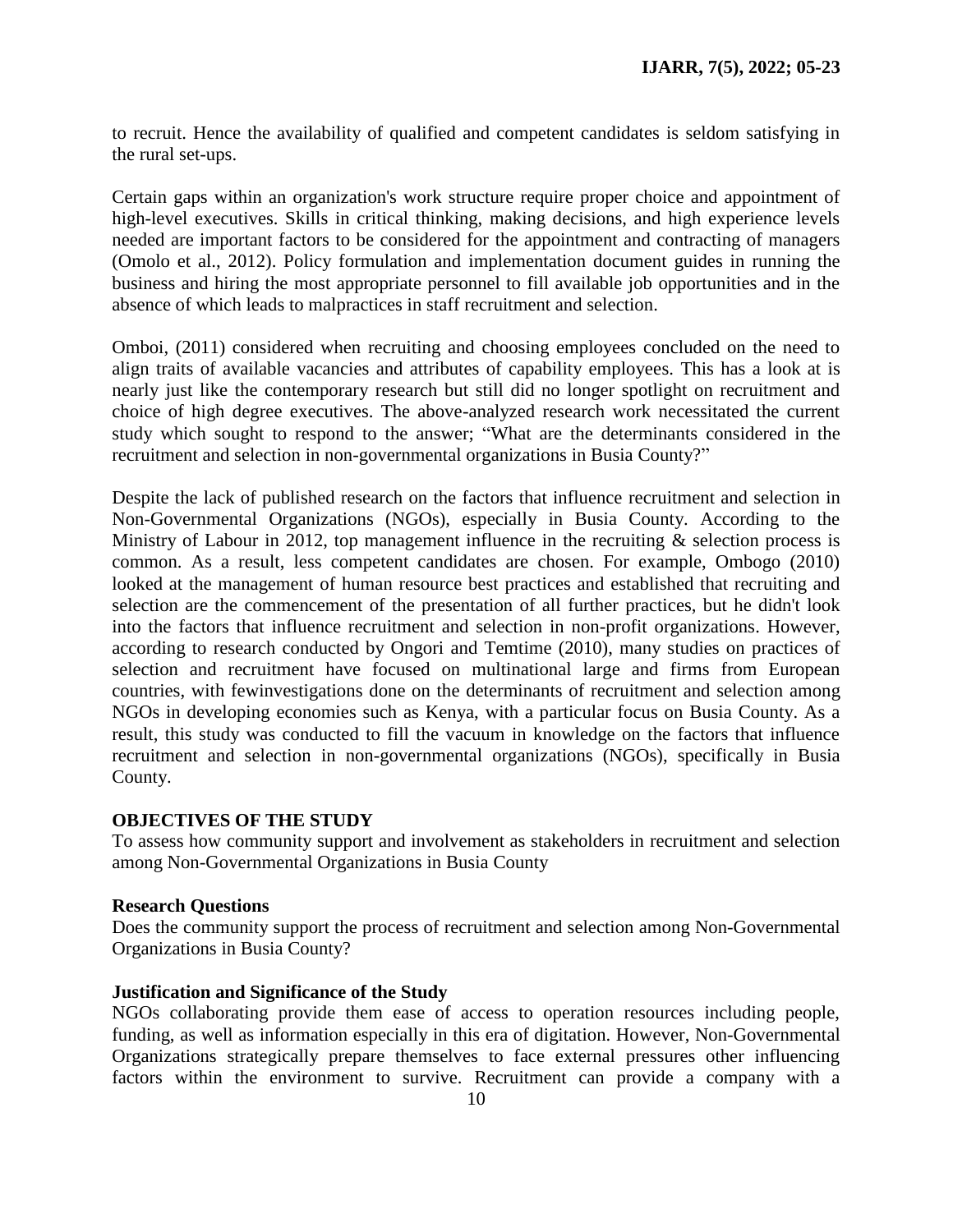competitive edge. Vijaya B. (2004). An effective recruiting and selection strategy can assist a company in effectively competing for scarce human resources.

The impending changes in donor investment modalities raise concerns about NGOs' short- and long-term viability (Kumi, 2017). Community support among the NGOs' agenda of success is fundamental. Public participation is a new phenomenon in the management of NGOs in Kenya (CoK 2010). It is necessary to involve the local community in projects that will ultimately benefit them. Prioritized scholarly research needs to be done before deciding on how to conduct the recruitment and selection exercise to establish the availability of suitable candidates among the locals before rolling out the exercise.

The study's outcomes will guide Non-Governmental Organizations on how to approach the staffing process, particularly in Busia County. The difficulties presented here will serve as the foundation for future personnel recruiting and selection decisions in the county. In terms of the establishment of rules for personnel selection in Non-Governmental Organizations, the regulatory and government agencies will find this study to be valuable guidance.

The study was a useful reference guide to researchers and academicians for future lessons in the field of employee recruitment and selection amongNon-Governmental Organizations. Practices of selection and recruitment are fundamental in filling vacancies in organizations. In general, it is believed that personnel decisions are made not just to replace departing employees or to extend a workforce, but also to install local persons who can perform well and display devotion.

Recruitment and selection among Non-Governmental Organizations in Busia County has never been studied previously. Before devoting money to its rollover throughout multiple counties within the country, scientific study is required. Organizational reputations, the beauty of the position, the cost of recruitment, recruiting dreams, and recruiting philosophy are all elements that impact recruiting efforts (Sims, 2012). Appropriate recruitment practices will result in injecting the much-needed talents and expertise into the organization thus making the achievement of goals more effective and efficient.

The study's outcomes were extremely useful to HR professionals, academics, and researchers who may want to undertake further research on the issue in the future. The goal of this study is to add to the group of knowledge, particularly by provoking a discussion among managers and others about how to motivate firms to adopt formal systems for recruiting and selecting employees.

Planning effectively on proper utilization of personnel within a business, HR specialists ought to recognize and appreciate the value of the whole process of choosing and hiring personnel in an organization. Hiring highly motivated workers based on relevant skills, knowledge, and capabilities particularly for managers will see the business excel and outshine competitors hence the competitive edge within the industry. The study will bring appreciation to HR and the adoption of proper human resource planning processes. The study will contribute to the existing argument on recruitment and selection of Non-Governmental Organizations as a topical area.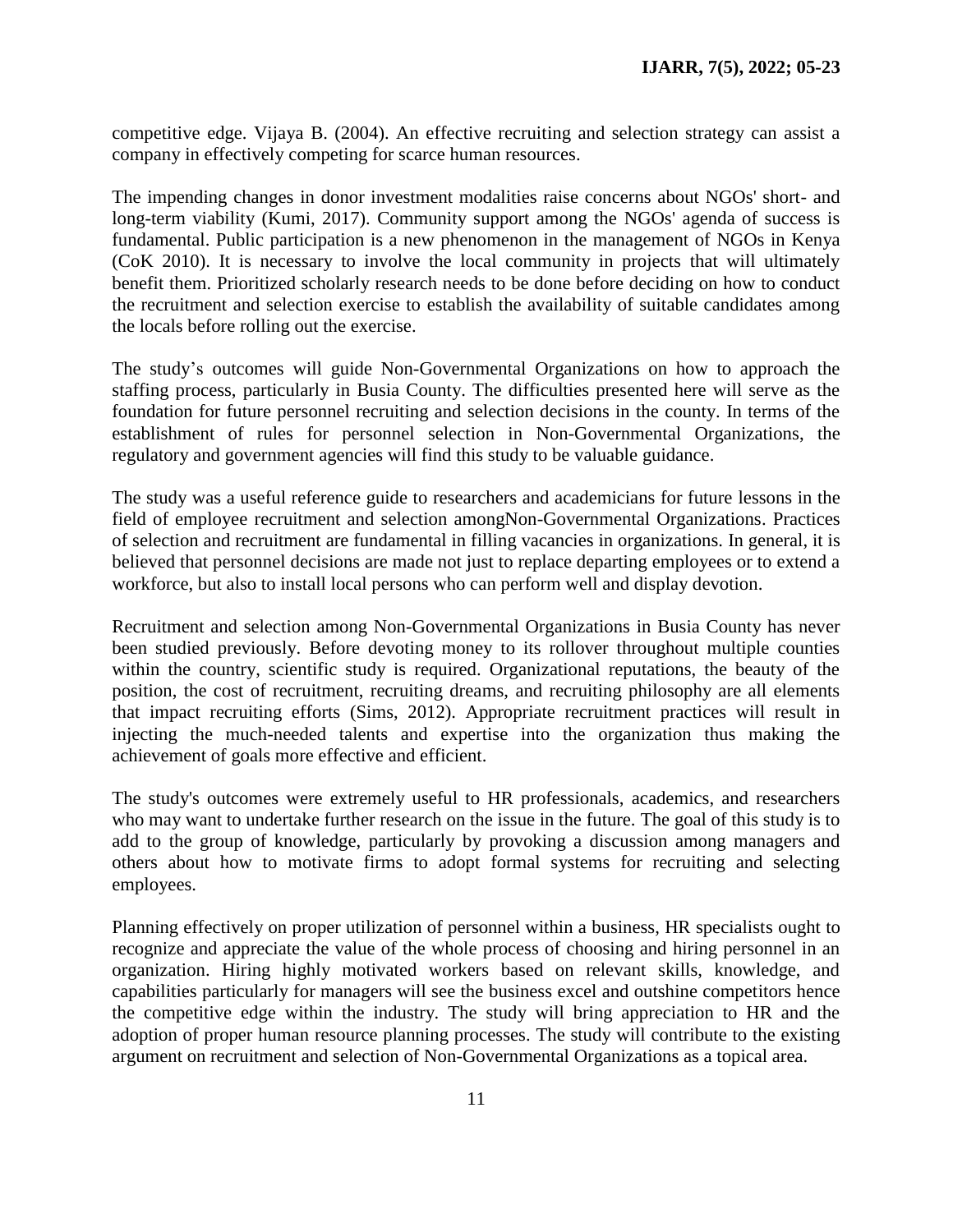Business entities worldwide have come to the realization that employees are valuable in competition and achieving sustainable performance. Hurdles that affect the process are varied and with a clear understanding that the recruitment team can know where to focus during the sourcing process. However, the study will provide valuable information that can be applied by managers in different industries. The HR managers were able to design an effective business process and come up with proper ways of filling available vacancies. There is no better way of outshining competition other than through a highly knowledgeable, self-motivated, and innovative workforce. The contribution they bring to the organization is immense. This however requires a well-laid strategy for recruiting and selecting the right personnel for the job in a Non-Governmental Organization.

#### **Scope and Limitations**

This research required adequate capital investment and sufficient time to collect and analyze data and subsequently prepare the final report. Possible practices of selection and recruitment applicable among Non-Governmental Organizations in Busia County were explored by the study. Equally a lot of time was required especially in the gathering and data analysis. The study however will focus only on recruitment and selection among Non-Governmental Organizations in Busia. Because it is a sensitive matter, respondents on selection were hesitant to reveal private information for fear of being victimized. This constraint can be reduced by the researcher emphasizing the study's utility and how the information acquired was utilized confidentially to the respondents. The researcher was required to keep the information acquired privately. If a respondent offers suspicious or dishonest responses that appear to the researcher to be deceptive, the data obtained must be cleansed, organized, and reviewed for reliability and validity before being analyzed to remove any potentially confusingmaterial.

### **LITERATURE REVIEW**

#### **Recruitment and Selection**

The human resource management tenets; the acquisition, training and development, and compensation of staff form a core part of the major activities in the process of recruitment and selection. The role of all managers, therefore, is important in so far as individual responsibility is concerned, and their respective departments play greater of a helping role of advisory to those individuals who will oversee or in different approaches paintings with the new worker (French & Rumbles, 2010).

Boxall (2016) argued that for the organization to construct and withstand the modestedge, appropriaterecruitment is precarious (Boxall, 2016). Employee sourcing is a critical function that adopts and implements all practices and decisions in the organization. Rowley and Benson (2009) further argue that technological advancement, globalization, and other emerging social changes have presented experiences in recruitment and selection sources that mirror the type of position to be filled in the organization, some recruitment sources are more effective than others. Sourcing from within the organizations at times has its attributes such as loyalism and it retains employees to stay on longer. Morale is also boosted through futuristic expectations of promotions thus encouraging retention of employees within the organization thereby controlling employee labor turnover. It improves a decentassortment, given that evidence on the staff's presentation track record is already known which ultimately becomes cost-effective. De Cenzo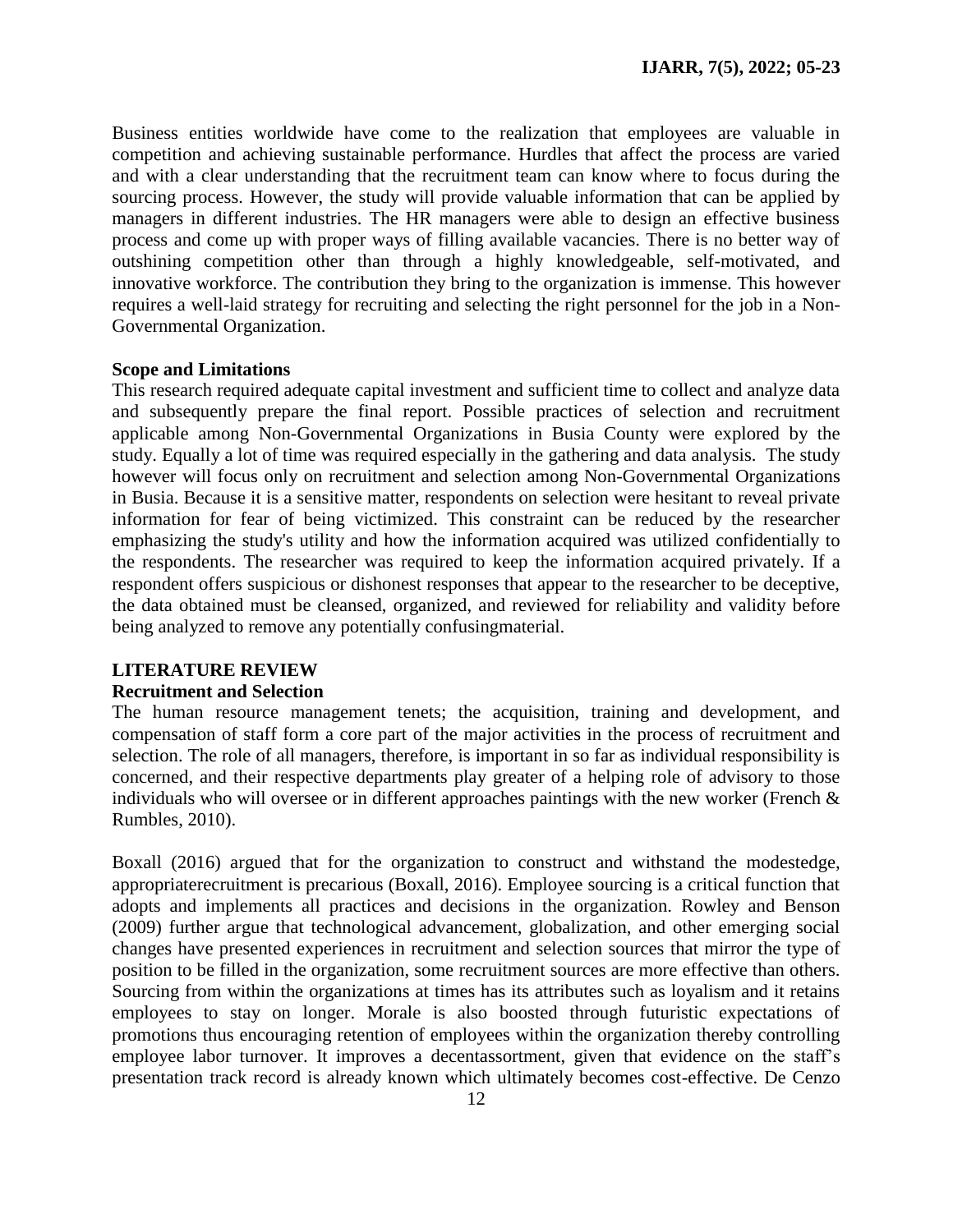and Robbins (2009), argue that on the contrary will encourage the perpetration of a dysfunctional culture. Khan (2009) further examinations that inside the circumstance of interiorstaffing of certified candidates was touched at a low fee and negligible time; consequently,mechanisms as a device of tracking overall performance and better assessment of candidate's skills.

Persons are the association's key capital reserve and organizations are dependent on them in terms of performance (Armstrong, 2007). However, with appropriate HR policies in tandem with the necessary top management support, the department will achieve its goals optimally. Sourcing from outside the organization at times will prove to be expensive and a lot of valuable time is wasted.

Ojakaa, Olango, and Jarvis (2014) claimed that over-reliance on sourcing from outside increases the labor turn of the organization as individuals will opt to seek more promotional opportunities outside the organization. This finally demoralizes the current employees. Mathais and Jackson (2017) also argued that there's a danger of employing candidates who do not fit the work specification when likened to the potentiality of the existing employees. However, Braun (2012) underscored the fact that whereas sourcing from internally can be cost-effective, sourcing externally continues to be the most popular source of personnel in that variety of them tend to inject fresh ideas and culture into the organization thus breaking the existing norms.

Organizations world over reach out to candidates through different media such as internet browsing where they can a pool of candidates. Similarly, candidates can visit company websites and thereafter submit their applications. However, despite the advent of digitalization, traditional sources such as referrals, newspapers, etc. cannot be discarded. Internal sourcing is best as it minimizes employee complaints of unfair treatment coupled with unlawful discrimination.

Lack of necessary expertise and skills in organizations compel them to seek fresh graduates from colleges to fill the gaps. According to Kleiman (2013), sometimes colleges collaborate with organizations to temporarily engage students on an internship basis. Mathais and Jackson (2017) argue that through job fairs, most organizations can fill vacancies on time. Recruiting agencies also play an important role in sourcing employees where they pre-screen before forwarding them to the organizations for further vetting (Fisher & Schoenfeldt, 2013). Interviews are mostly conducted to eliminate unsuitable candidates through the process. Candidates are subjected to such a rigorous process as it reveals certain individual traits; Interviewing is an excellent strategy for selection since it clarifies information previously provided by the candidate.

### **Community Support and recruitment and selection**

Local public participation and engagement is the method of operating collaboratively with local communities to deal with issues that impact the nicely-being of these businesses. Community engagement activities generally consume quite a substantial amount of an organization's resources but there's widespread agreement that most firms involved are highly rewarded (Financial Times website 2016).

In the African context, civil strives, stolen elections, cattle rustling and other activities that haunt the African community complicates the NGOs operations in terms of accessibility, hence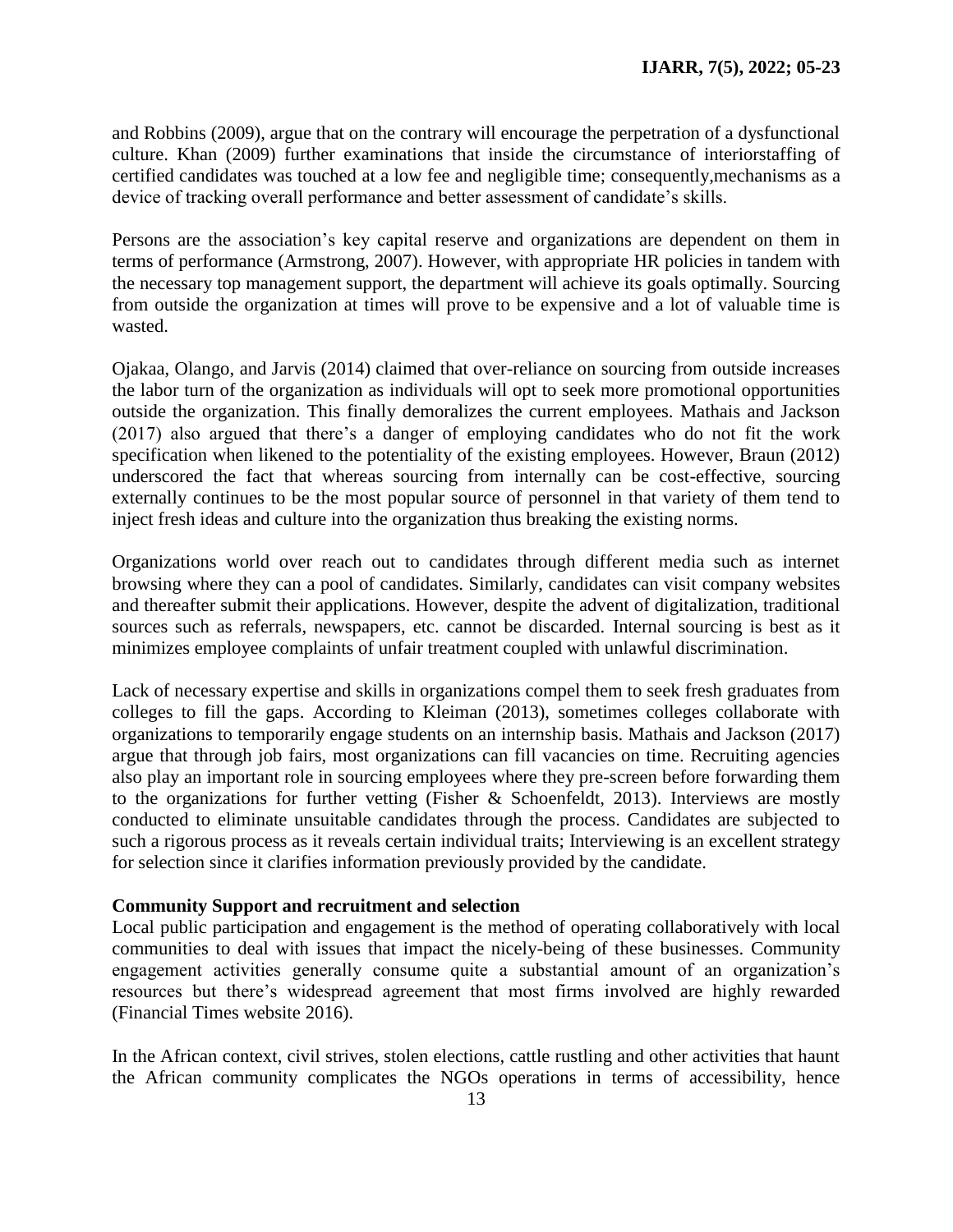hampering easy access to the local populace. However, it is necessary to organize consultative forums to enhance coherence and consensus-building among locals. Achieving equality in recruitment and selection among Non-Governmental Organizations was a tall order in that some communities have cultural perceptions against particular genders according to Kumi (2015).

However, goodwill will not be the only reason that people give to worthy causes in the society for NGOs to appeal for donations, they must also understand the motivation of marketing, top management must understand the different "tastes and preferences" of their varied customers. Some donors will prefer to support part of the Non-Governmental Organizations' agenda. Corporations are often especially interested in the public relations benefits of supportingNon-Governmental Organizations, while some individuals prefer to be accorded just public recognition only for their support. Some development partners instead will choose to interact with the end recipients of their donations only.

Ordinarily, local communities when well briefed on the objectives will support the programs with open hands. Therefore it is necessary to involve and encourage public participation in decisions that impact their lives (Kaguthi, 2015). However, it is worth emphasizing that nongovernmental organizations (NGOs) collaborate with the government, community groups, and the commercial sector to create and execute programs, monitor and assess their progress, and assist with project training.

### **Theoretical Framework**

### **Stakeholder's Theory**

Corporations and people are stakeholders who benefit from or are harmed by way of, and whose rights are violated or reputable via corporate actions. Generally, they encompass shareholders, creditors, employees, clients, suppliers, and the community at massive. The companies' surroundings can exceptionally be understood via the use of stakeholders' approach wherein it sought to develop the management's imagination and prescient of its roles and duties past the earnings maximization function and stakeholder. According to Patton (2013), the stakeholder version states that all ladies and men or businesses with genuine interests who collaborate in a corporate operation accomplish that to benefit blessings, and that there's no pre-determined precedence of one set of pursuits and advantages over any other (Maina, 2013). It is necessary to evaluate related companies, possible workers, potential clients, and the general public.

The stakeholder theory places greater emphasis on the relationship between the top control groups of workers with the shareholders. Managers, in particular, aim to draw attention to the fact that the success of projects Vis a Vis has an influence on impact thanks to stakeholder engagement. These stakeholders will rely on the connection they cultivate with senior management rather than subordinate staff acting on their behalf (Njogu, 2011). According to Oakley (2011), the NGO sector works in a highly competitive climate with vigilant stakeholders who are willing to migrate if prompted. Non-Governmental Organizations can fail to carry out their strategic plans due to unanticipated circumstances. Those powerful individuals and groups have their own ideals and interests to consider. In his look at of small Non-Governmental Organizations , Burbank (2013) observed that the flow of records in NGOs is regulated through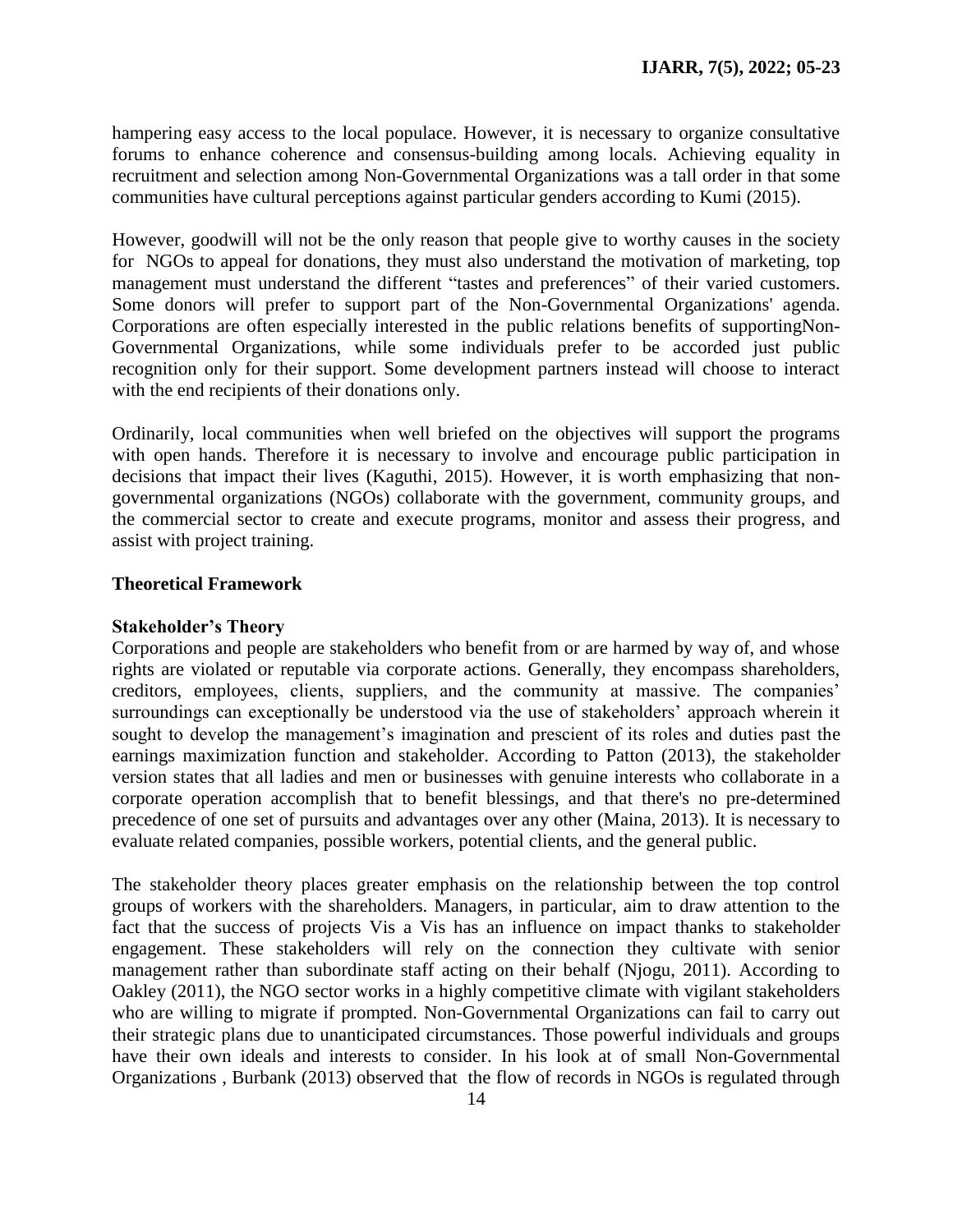stakeholders, placing a brilliant deal of emphasis on the control style to be recruited and the conversation styles in that company. As a result of the multiplied global opposition, it is not possible for any unique employer to behavior all business on their own, and as a result, the firstclass-run companies have advanced exam strategies to correctly and efficaciously control various pursuits via the inclusion of key stakeholders (Cooperrider& Whitney, 2011). The belief of stakeholders is one of the maximum appealing conceptual gadgets in enterprise, and because to freeman's groundbreaking e-book, it has risen to the vanguard of tutorial observe (freeman, 2013). Asan end result, stakeholders is probably internal (employees, managers, and administrators) or external (network participants, customers, vendors, authorities businesses, unions, competitors, and activists) and need to be concerned in numerous approaches in the strategic plan's implementation. The role of stakeholders in the implementation of strategic plans in Kenyan Non-Governmental Organizations became investigated on this take a look at.

# **Conceptual Framework Independent Variables Dependent Variables**





# **Figure 1: Conceptual Framework**

# **RESEARCH METHODOLOGY**

### **Research Design**

This study adopted a descriptive survey research design. Yin (2011) argues that using descriptive surveys in truth-locating is right due to the fact they offer a super deal of correct data. This layout is suitable for the investigation for the reason that aim is to collect statistics at a specific factor in period and to apply it to explain prevailingcircumstances. Saunder, Lewis and Thorhill (2009) defined as involving direct observation and evaluation of conduct and environmental activities in naturalistic contexts. Kothari (2011) states that descriptive research design is a fixed of methods and procedures that describe variables and is generally worried with figuring out the frequency with which something happens or the connection between variables. The design is appropriate because it permits the outline, interpretation of existing relationships and contrast of variables underneath study. The design involves direct statement and gives a method to accumulate baseline records of the problem, identifies unique antecedents or effects to include in useful evaluation (Saunders *et al*., 2009)

# **Study Locale**

The research was carried out in the western Kenyan county of Busia. Busia is a Kenyan county located in the old Western Province. It is bordered on the east by Kakamega County, on the north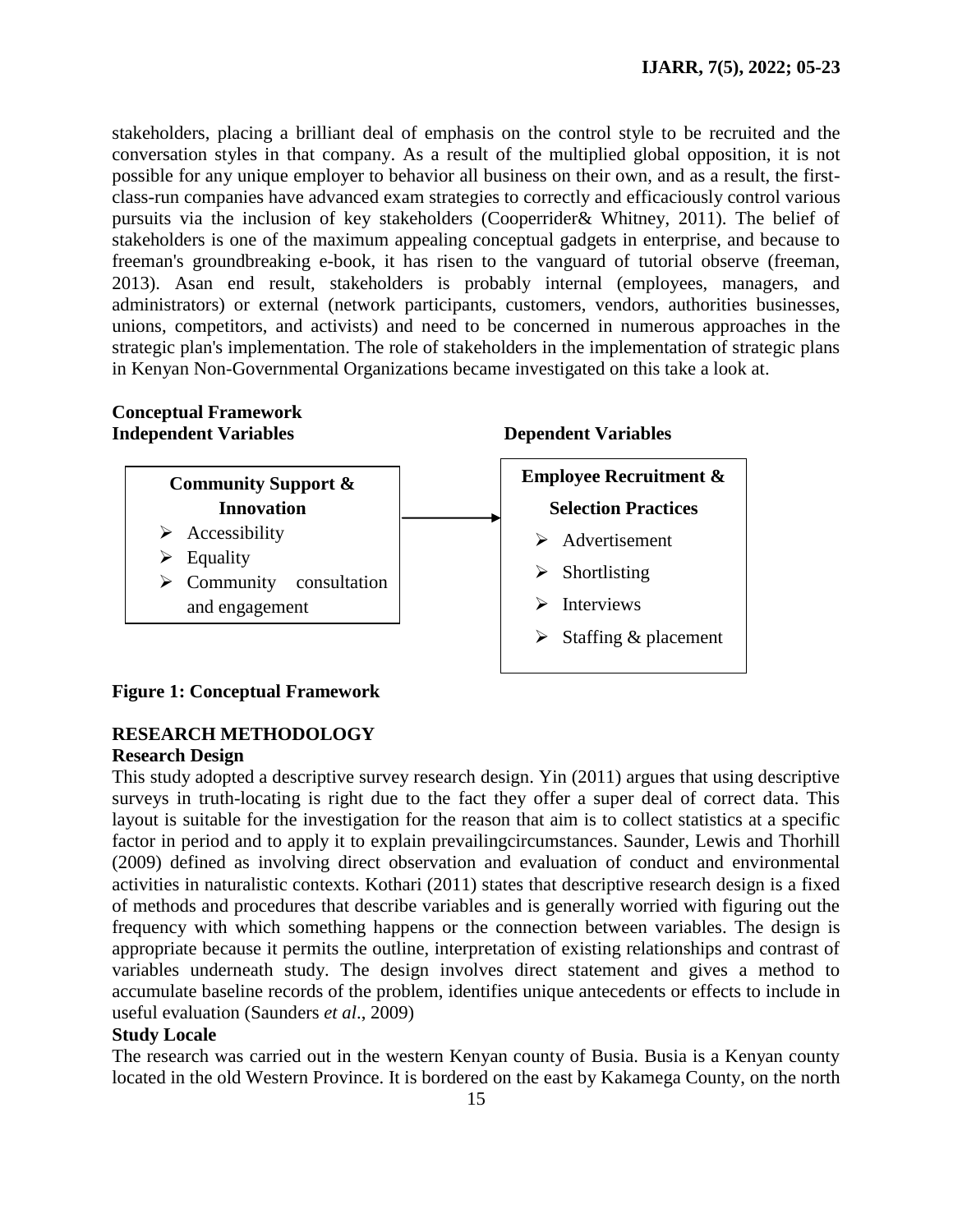by Bungoma County, on the south by Lake Victoria and Siaya County, and on the west by Busia District, Uganda. The county has a population of around 893,000 people and covers approximately 1,700 square kilometers, making it one of Kenya's smallest counties. The Luhya tribe of Kenya lives in Busia, along with lesser communities of Teso and Luo. The Abakhayo, Marachi, Samia, and Abanyala groups are among the Luhya. Agriculture and tourism are the two primary economic activities. Busia County has a total population of 893,681 people, with 426,252 females and 467,401 males, as well as 28 intersex individuals. The population density of the county is 527 people per square mile, with an average family size of 4.5 people (Kenya National Bureau of Statistics, 2019).

# **Population of the Study**

Target population sample is the selected population to be researched on. The study targeted 200 respondents from the 4Non-Governmental Organizations in Busia County and was across the diverse backgrounds. They include county ward administrators, political class, churches, schools and Human Resources Heads in the Non-governmental organizations (NGO Co-ordination Council Busia County).

There are twenty (20) registered Non-Governmental Organizations operating in Busia County and all was involved in the study. The table illustrates the distribution of sampling frame

| Table 1. Tal get I optuation on sampling H anic |                |
|-------------------------------------------------|----------------|
| Study population                                | <b>Numbers</b> |
| <b>County HR Director</b>                       |                |
| <b>Deputy county Commissioners</b>              |                |
| <b>NGOs HR Managers</b>                         | 45             |
| Youth                                           | 450            |
| Total                                           | 503            |

# **Table 1: Target Population on sampling frame**

Source: Busia County NGO Co-ordination office

# **Sample Size and Sampling Procedures**

The researcher adopted a purposive sampling to select the first two groups of the population which includes county HR Director and Non-Governmental Organizations HR Managers. Subsequent last two groups the researcher adopted the stratified random sampling to determine the sample proportion ten percent sample proportion was used to determine each respective group. As stated by Mugenda and Mugenda (2003), a sample size of 10% is considered satisfactory for a descriptive study. The table below shows sample size and procedure.

| <b>Lavit 4. Sampling Flame</b> |             |                          |             |
|--------------------------------|-------------|--------------------------|-------------|
| Study population               | Respondents | Sample proportion        | Sample size |
| <b>Study Population</b>        | Respondents | <b>Sample Proportion</b> | Sample Size |
| <b>County HR Director</b>      |             |                          |             |
| Deputy county Commissioners    |             |                          |             |
| <b>NGOs HR Managers</b>        | 45          | 10%                      |             |
| Youth                          | 450         | 10%                      | 45          |
| Total                          | 503         |                          | 59          |

# **Table 2: Sampling Frame**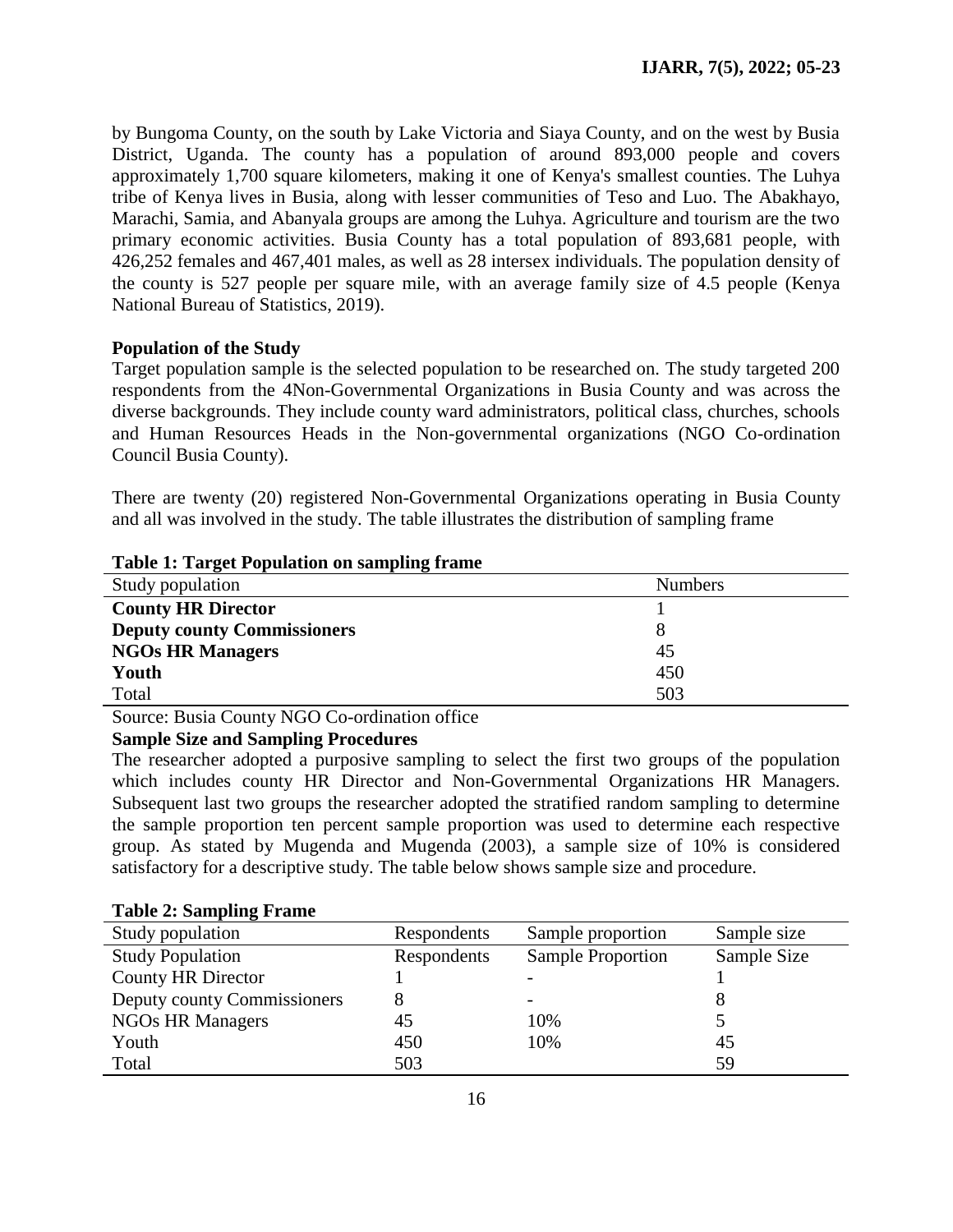#### **Data Collection Instruments**

For data collection, the study included both questionnaires and interviews. The information was quantitative as well as qualitative. The core data for this study was collected via selfadministered questionnaires. In descriptive research, Schindler (2009) suggests the use of questionnaires since self-administered surveys are less expensive than private interviews and pattern accessibility is simple. One hundred fifty questionnaires might be distributed to the identified sample population. In addition, the researcher was aware of how each questionnaire's data was examined. Each open and closed ended question was utilized in the surveys with the purpose. The questionnaires were separated into several sections by the researcher. This ensures that the data gathered is relevant to the independent and dependent variables, as well as the research questions.In-depth interviewing is a big part of qualitative research. Qualitative, highintensity interviews resemble discussions far more than formal events with preset response categories. The researcher had to look into a few popular topics to help identify the player's viewpoints, but he or she also had to understand how the participant frames and arranges their comments. Several protection chiefs, network leaders, and activists in charge of implementing public involvement duties in their jurisdictions employed this strategy.

#### **Validity and Reliability of the instruments Validity of the instruments**

To ensure a questionnaire's validity, it must be devoid of systematic, face, and content material errors (Tavakol, 2011). To assess assemble validity, limit the inquiries to the conceptualization of the variables and ensure that the indicators of each variable fell within the same assemble. Furthermore, Mugenda (2008) claims that the accuracy of the data collection procedure has a substantial influence on the quality of the analysis in a study.

#### **Reliability of the instrument**

Cronbach's alpha coefficient of 0.5 or greater is acceptable when obtained using SPSS to assess the reliability of the research devices. Table 3.3 summarizes the dependability outcomes.

| <b>Objective</b>                    | Alpha value |
|-------------------------------------|-------------|
| Recruitment and selection           | 0.783       |
| Availability of suitable candidates | 0.811       |
| Community support                   | 0.702       |
| Availability of resources           | 0.815       |
| Availability of opportunities       | 0.753       |

#### **Table 3: Reliability Results**

The reliability of recruitment and selection was 0.783 using Cronbach's alpha; the reliability of the availability of suitable candidates was 0.811; the reliability of community support was 0.702; the reliability of the availability of resources was 0.815; and the reliability of the availability of opportunities was 0.753 using Cronbach's alpha. Cronbach's alpha of 0.7 or above is considered excellent by Sekaran and Bougie (2011). All of the study items were declared reliable since their alpha test results were greater than 0.70.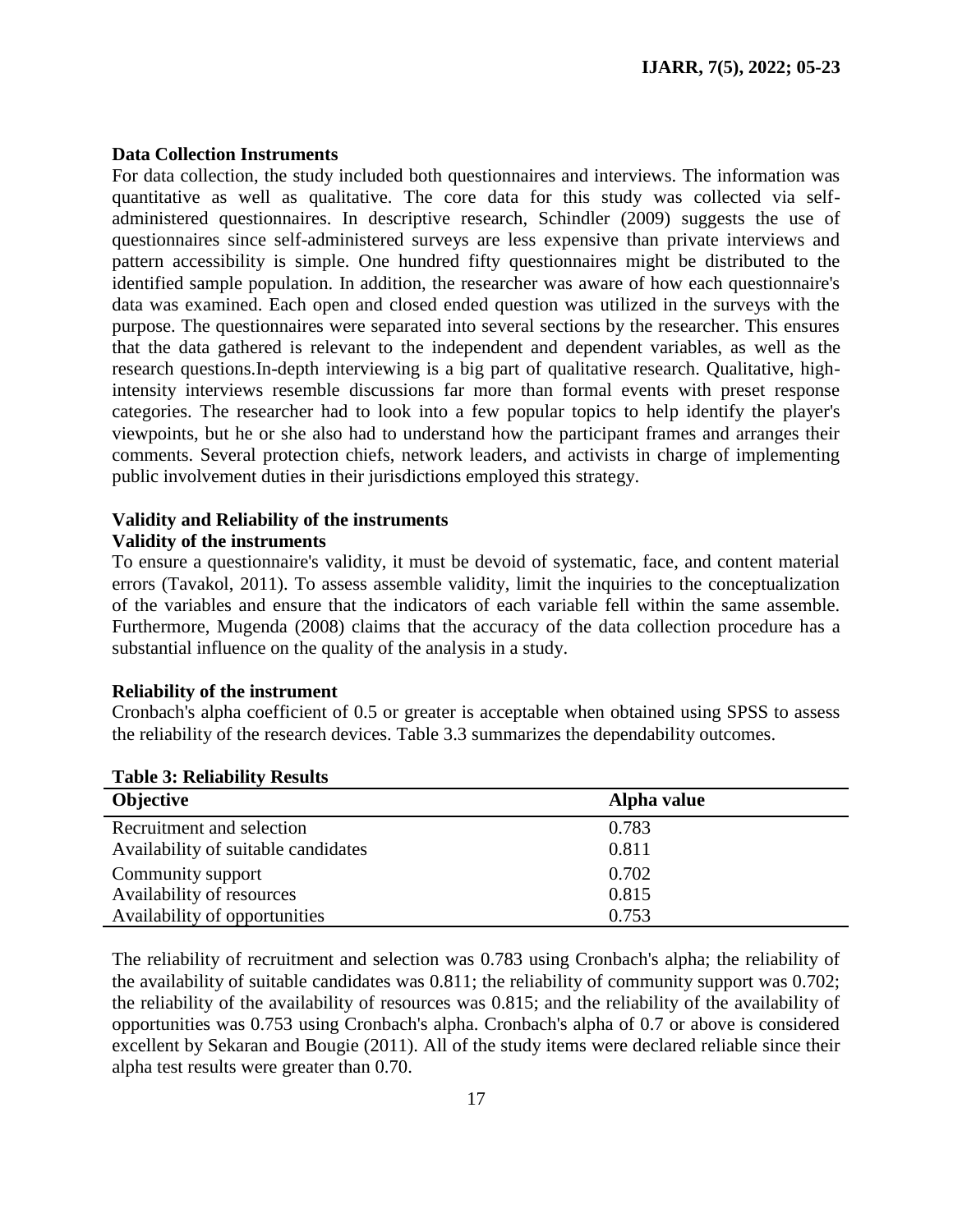# **Data Analysis**

Following data collection, data cleaning was carried out, which included the detection of incomplete or incorrect replies, with the goal of correcting them to enhance the quality of the responses. However, every effort was made to ensure that there were no mistaken or incomplete facts. After statistics have been cleansed, they may be coded and input into a computer for analysis using the SPSS. In addition, the investigation generated both qualitative and quantitative information. Numerous facts were used to assess quantitative data, including measures of relevant tendency, imply, mean, and median, and distribution, which included percentages and frequencies.

# **DATA ANALYSIS AND DISCUSSION**

# **Response Rate**

The survey polled 503 people from Busia County's four non-governmental organizations. The study used a sample of 59 people and was able to collect data from 57 of them. This equated to a response rate of 96.6 percent. Saleh and Bista (2017) confirmed this, stating that a response rate of more than 75% is suitable for data processing.

# **Community Supportandrecruitment and selection**

Under this objective, the study aimed to determine community support and involvement as stakeholders in recruitment and selection amongNon-Governmental Organizations.

# **Table 4: Community Involvement**

| <b>Availability of Opportunities</b>                                 | Yes $(\% )$ | No(%) |
|----------------------------------------------------------------------|-------------|-------|
| Does your organization involve the local community in recruitment 89 |             |       |
| and selection                                                        |             |       |
| Does your organization give preference to the locals                 | 49          | 5 I   |
| Total                                                                | 100         | 100   |

From table 4, the results of the study indicated that 89.0% of them agreed that they involve the local community in recruitment and selection as compared to 11.0% of themwho disagreed that they involve the local community in recruitment and selection; 49.0% of them agreed that they give preference to the locals as opposed to 51.0% of them who disagreed that they give preference to the locals.

The study purposed to establish whether the organizations integrate their activities among the local community and the outcomes were as shown.

| Table 5. HRCgraugh of activities allong the local community |                  |                   |  |  |  |  |
|-------------------------------------------------------------|------------------|-------------------|--|--|--|--|
| <b>Integration of activities</b>                            | <b>Frequency</b> | <b>Percentage</b> |  |  |  |  |
| Public participation                                        | 23               | 40.0              |  |  |  |  |
| Consensus building                                          | 22               | 39.0              |  |  |  |  |
| Public positions                                            | 12               | 21.0              |  |  |  |  |
| <b>Total</b>                                                | 57               | 100.0             |  |  |  |  |

# **Table 5: Integration of activities among the local community**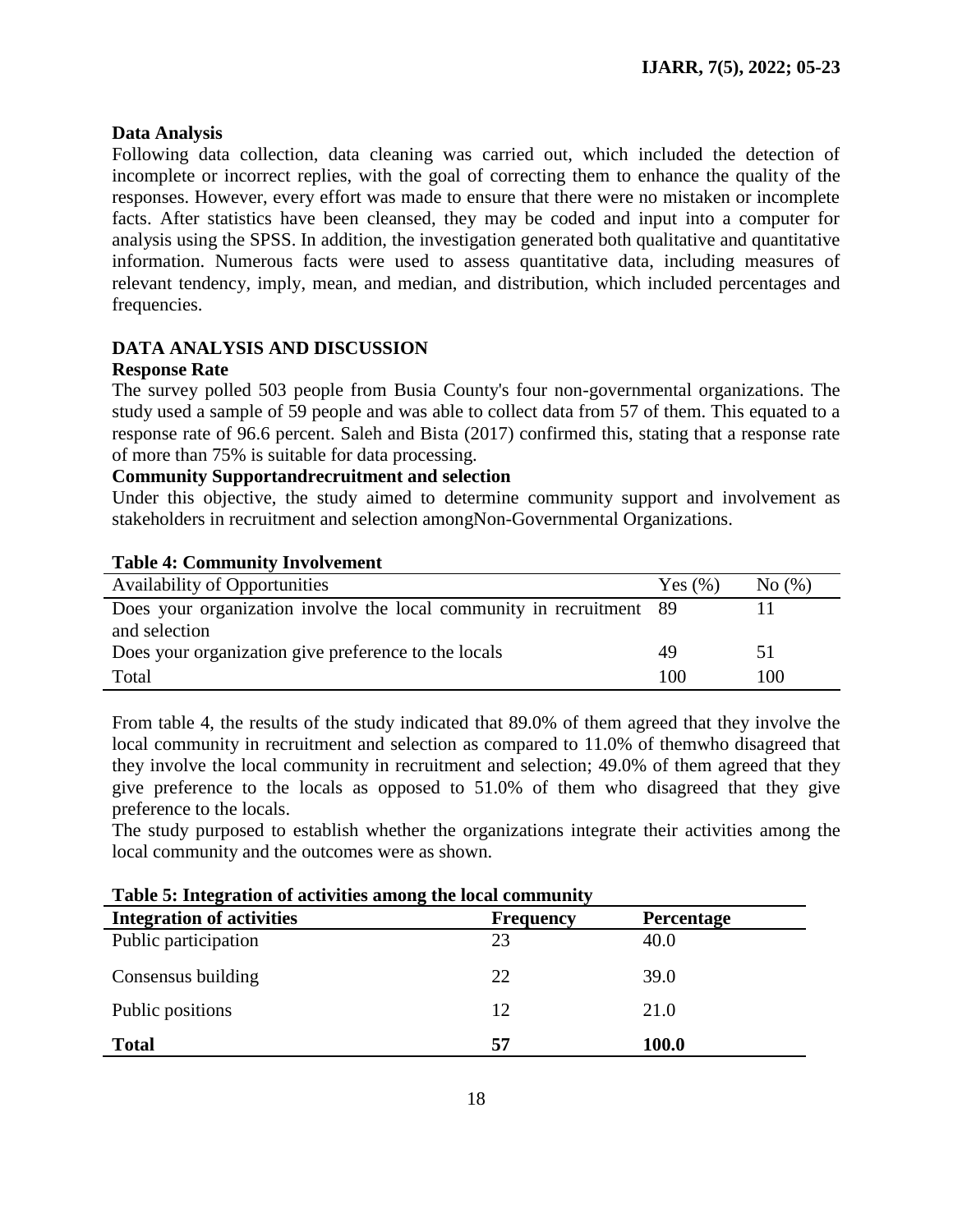From table 5, theresults of the study indicated that 40.0% of them integrated their activities among the local community through public participation; 39.0% of them integrated their activities among the local community through consensus building while 21.0% of them integrated their activities among the local community through public positions. This implies that majority of the Non-Governmental Organizationsintegrated their activities among the local community through public participation. One of the respondents interviewed noted;-

*"We integrated local community activities among the local community through public participation in the process of recruitment and selection"*

Furthermore, the investigation purposed to determine whether the local community appreciates diversity in the Non-Governmental Organizations. The results were as illustrated in Figure 4.3.



**Figure 2: Whether the local community appreciates diversity**

The results of the study showed that 67.0% of them agreed that the local community appreciates diversity in them as compared to 33.3% of them which disagreed that the local community appreciates diversity in theNon-Governmental Organizations.

| Tuble of Eocal Ecuaciónip Duppoletor and Foll Governmental Organizations |                  |                |  |  |  |  |  |
|--------------------------------------------------------------------------|------------------|----------------|--|--|--|--|--|
| <b>Local Leadership Support</b>                                          | <b>Frequency</b> | <b>Percent</b> |  |  |  |  |  |
| Excellent                                                                | 27               | 46.9           |  |  |  |  |  |
| Average                                                                  | 21               | 37.2           |  |  |  |  |  |
| Mini-supplier                                                            |                  | 15.9           |  |  |  |  |  |
| <b>Total</b>                                                             | 57               | <b>100</b>     |  |  |  |  |  |

The outcomes showed that 46.9% of them agreed that the local leadership support was excellent, and 37.2% of them agreed that the local leadership support was average while15.9% of them agreed that the local leadership support was mini supply. The results of the study showed that majority of them agreed that the local leadership support was excellent.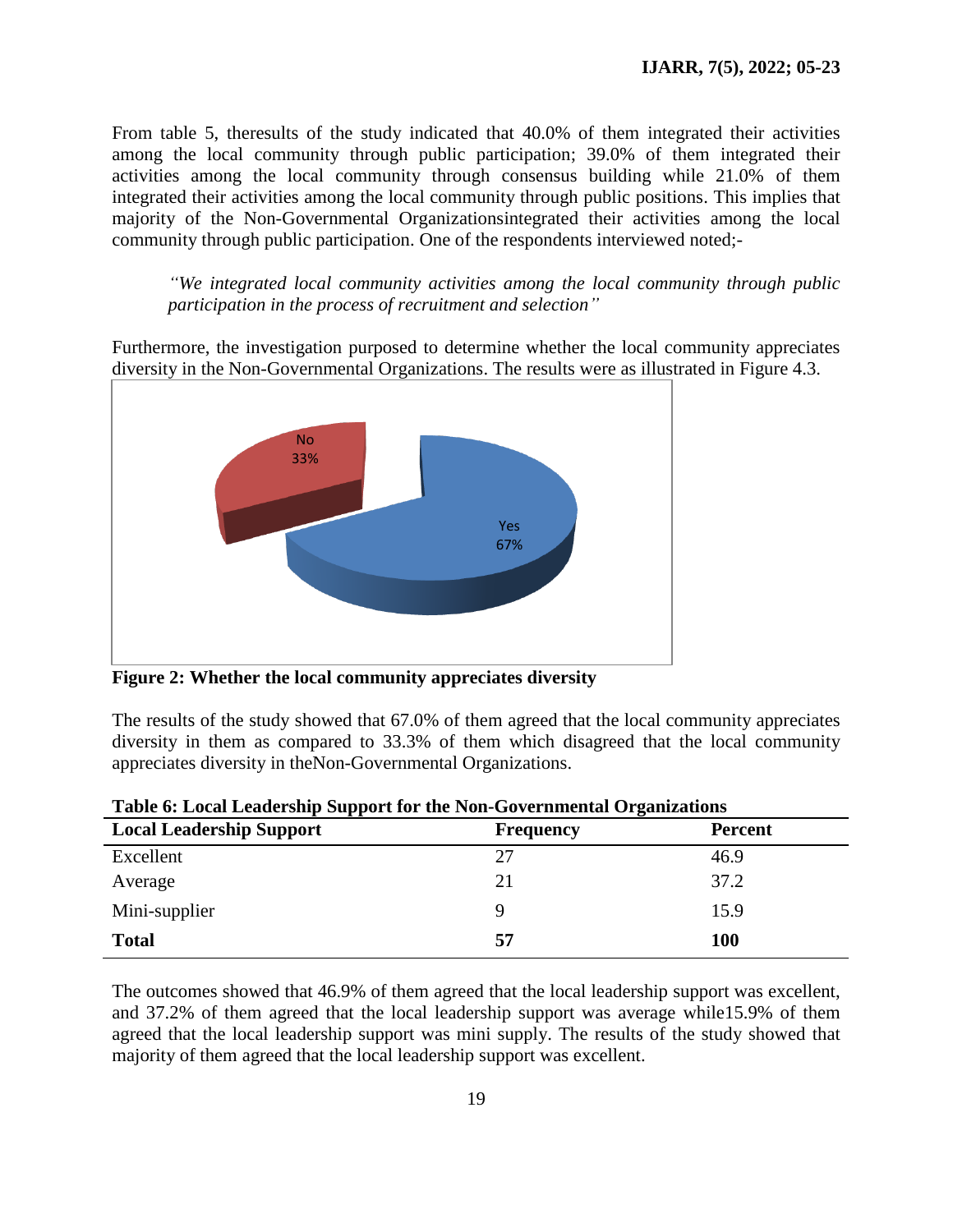The research sought to determine the most valued response for each of the questions in the table below, while keeping the following scores in mind in terms of factors of recruitment and selection among NGOs. The study findings are summarized in Table 7.

| Table 7: Determinants of Recruitment and selection amongNGOs                   |                  |                  |                  |                |                |                |              |      |       |
|--------------------------------------------------------------------------------|------------------|------------------|------------------|----------------|----------------|----------------|--------------|------|-------|
| Statements                                                                     |                  | <b>SD</b>        | D                | $\mathbf U$    | A              | <b>SA</b>      | Tota         | Mea  | Std   |
|                                                                                |                  |                  |                  |                |                |                | $\mathbf{l}$ | n    | Dev   |
| has<br>adequate<br>Organization<br>and                                         | $\mathbf F$      | $\overline{3}$   | 5                | 9              | 24             | 16             | 57           | 3.80 | 1.047 |
| qualified staff after recruitment and                                          | $\frac{0}{0}$    |                  |                  | 15.            | 42.            | 28.            | 100          | 76.0 |       |
| selection                                                                      |                  | 5                | 8.6              | 8              | $\overline{4}$ | 1              |              |      |       |
| The organization conducts employee                                             | $\boldsymbol{F}$ | 3                | 6                | 8              | 23             | 17             | 57           | 3.79 | 1.074 |
| exit interviews                                                                | $\%$             | 5                | 10.              | 14.            | 39.            | 30.            | 100          | 75.8 |       |
|                                                                                |                  |                  | 8                | $\overline{4}$ | 6              | $\overline{2}$ |              |      |       |
| Organizational reputation influences                                           | $\mathbf{F}$     | $\boldsymbol{0}$ | $\mathbf{1}$     | 8              | 35             | 13             | 57           | 4.04 | 0.342 |
| process of recruitment and selection in                                        | $\%$             | $\boldsymbol{0}$ | 2.2              | 13.            | 61.            | 22.            | 100          | 80.8 |       |
| the organization                                                               |                  |                  |                  | $\overline{7}$ | 9              | 3              |              |      |       |
| The attraction of the job and the value                                        | F                | 3                | 5                | 10             | 16             | 24             | 57           | 3.93 | 0.346 |
| of recruiting are the<br>two<br>most                                           | $\frac{0}{0}$    |                  |                  | 17.            | 28.            | 41.            | 100          | 78.6 |       |
| important factors<br>that<br>candidates<br>evaluate when applying for a job.   |                  | 5                | 7.9              | 3              | $\mathbf{1}$   | $\overline{7}$ |              |      |       |
| the<br>recruiting<br>During<br>process,                                        | F                | $\boldsymbol{0}$ | $\mathbf{1}$     | 9              | 25             | 23             | 57           | 4.18 | 0.591 |
| objectives<br>recruitment<br>and                                               | $\%$             |                  |                  |                |                |                | 100          | 82.6 |       |
| employment philosophy are taken into                                           |                  | $\boldsymbol{0}$ | 2.2              | 15.            | 43.            | 39.            |              |      |       |
| account                                                                        |                  |                  |                  | $\mathbf{1}$   | $\overline{2}$ | 6              |              |      |       |
| Typically, the recruiting and selection                                        | $\mathbf{F}$     | 3                | 3                | 7              | 24             | 21             | 57           | 4.00 | 0.577 |
| processes are clear and objective                                              | $\%$             | 5                | 5                | 11.            | 41.            | 36.            | 100          | 80.0 |       |
|                                                                                |                  |                  |                  | 5              | $\tau$         | $\tau$         |              |      |       |
| During the recruiting and selection                                            | F                | $\boldsymbol{0}$ | $\overline{0}$   | $\overline{2}$ | 19             | 36             | 57           | 4.15 | 0.404 |
| process, the recruitment and selection                                         | $\%$             | $\overline{0}$   | $\overline{0}$   | 3.6            | 33.            | 62.            | 100          | 83.0 |       |
| policy is followed                                                             |                  |                  |                  |                | 8              | 6              |              |      |       |
| During the procedure, a range of                                               | F                | 3                | 3                | 5              | 19             | 27             | 57           | 4.14 | 0.010 |
| selection techniques and recruitment                                           | $\%$             | 5                | 5                | 8.6            | 33.            | 47.            | 100          | 82.8 |       |
| strategies are employed.                                                       |                  |                  |                  |                | 8              | 5              |              |      |       |
| Prejudice based on age,<br>gender,                                             | $\mathbf F$      | $\overline{4}$   | 8                | 16             | 21             | 8              | 57           | 4.50 | 0.346 |
| relationship status, ethnic background,                                        | $\frac{0}{0}$    |                  |                  |                |                |                | 100          | 90.0 |       |
| religious practice, sexual orientation,<br>or impairments has an impact on the |                  | 7.2              | 14.              | 28.            | 36.            | 13.            |              |      |       |
| recruiting and selection process                                               |                  |                  | $\overline{4}$   | $\mathbf{1}$   | $\tau$         | 7              |              |      |       |
| The more successfully firms recruit                                            | $\mathbf{F}$     | $\boldsymbol{0}$ | $\boldsymbol{0}$ | 5              | 20             | 32             | 57           | 4.48 | 0.591 |
| qualified people, the more likely they                                         | $\%$             |                  |                  |                | 34.            | 56.            | 100          | 89.6 |       |
| are to hire and keep happy workers                                             |                  | $\overline{0}$   | $\overline{0}$   | 8.6            | 5              | 8              |              |      |       |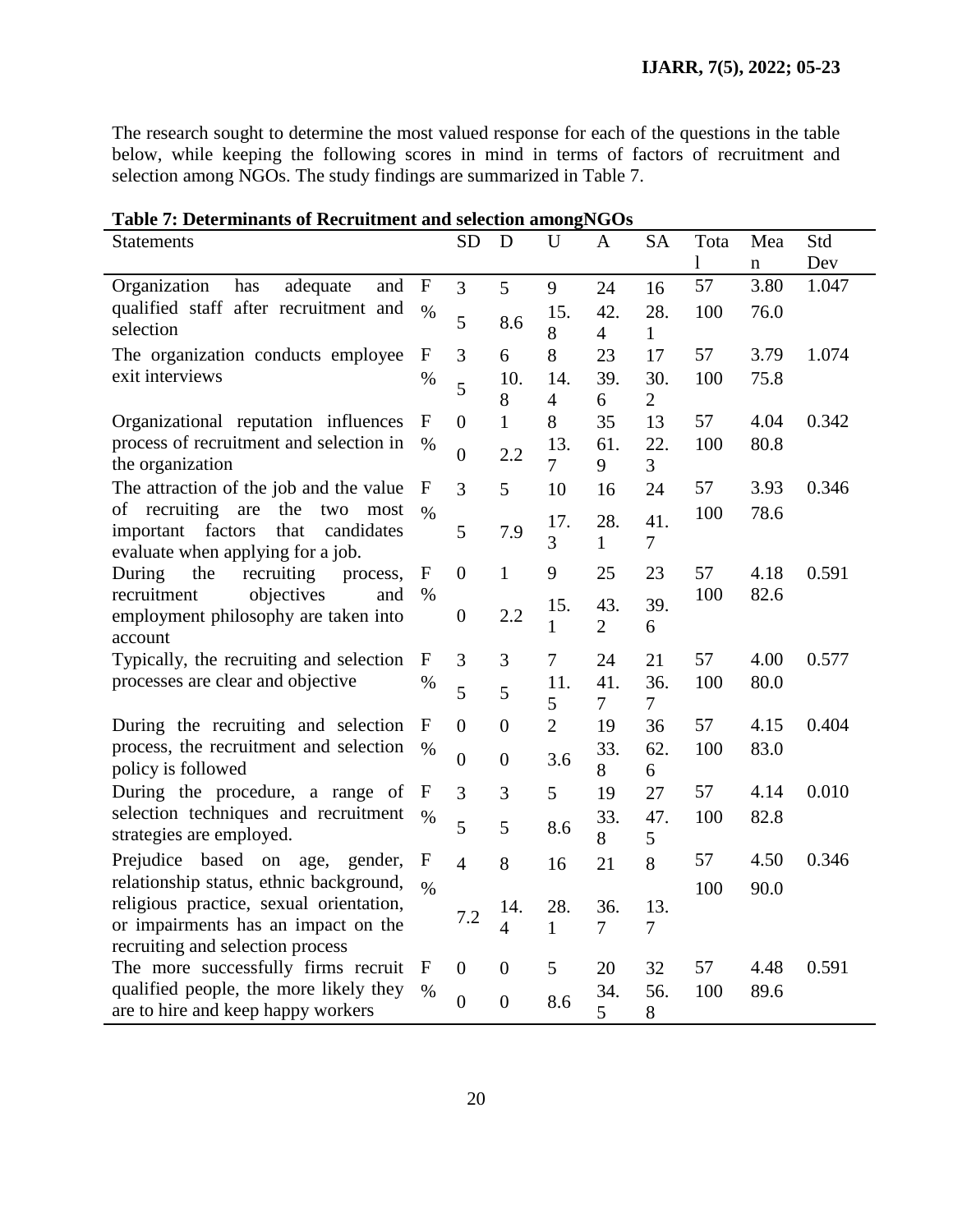According to the study's outcomes, 76.0 percent (mean=3.80) believe that the organization has adequate and qualified staff after recruitment and selection, 75.8% (mean=3.79) believe that the organization conducts employee exit interviews, 80.8 percent (mean=4.04) believe that organizational reputation influences the process of recruitment and selection in the organization, and 78.6 percent (mean=3.93) believe that the attractiveness of the job influences the process of recruitment and selection in the organization, 90.0 percent (mean=4.50) believe that discrimination based on age, sex, marital status, ethnic origin, religious performance, sexual preference, or race is a factor in the process of recruitment and selection; 82.8 percent (mean=4.14) believe that During the procedure, a range of selection techniques and recruitment strategies are employed.; and 90.0 percent (mean=4.50) believe that discrimination based on age, sex, marital status, ethnic origin, religious performance, sexual preference.

According to the study's outcomes, the majority of respondents believe that discrimination based on age, sex, relationship status, ethnic background, religious performance, sexual preference, or disabilities has an impact on the process of recruitment and selection. Originally, the concept applied to race, gender, and religion discrimination, but it has since been expanded to include age, pregnancy, and people with disabilities. According to the agreement, any employee who thinks he or she has been discriminated against has the right to register a grievance or a discrimination complaint through the organization's grievance or discrimination complaint procedure. Employer discrimination, on the other hand, is frequently accepted but difficult to measure in labor market matching (McGinnity & Lunn, 2011).

### **CONCLUSION AND RECOMMENDATIONS**

#### **Conclusion**

The study concluded that community support  $\&$  innovationis significantly correlated toemployee recruitment and selection. The selection panel can see how applicants engage with community members in a task-focused scenario by involving the community in the recruiting process. Community engagement gives crucial extra information to the selection panel, allowing them to make a better informed judgment. While this strategy isn't ideal for all opportunities, we want to employ something similar in the future to encourage community engagement in the recruiting process for relevant positions.

#### **Recommendations**

The study suggests that non-governmental organizations (NGOs) Institutions with a wellestablished brand should take use of it and devise marketing and retention strategies. Institutions have a propensity to believe that because their brand is well-known, they don't need to put up further work to maintain it. If this occurs, the institution's brand will quickly deteriorate, and it will be surpassed by competitors.Non-Governmental Organizations should always prepare a human resource strategy and communicate it with other departments, according to experts. This will assist other departments in aligning their recruiting requirements with the strategy, with the only goal of accomplishing the institution's corporate mission and vision.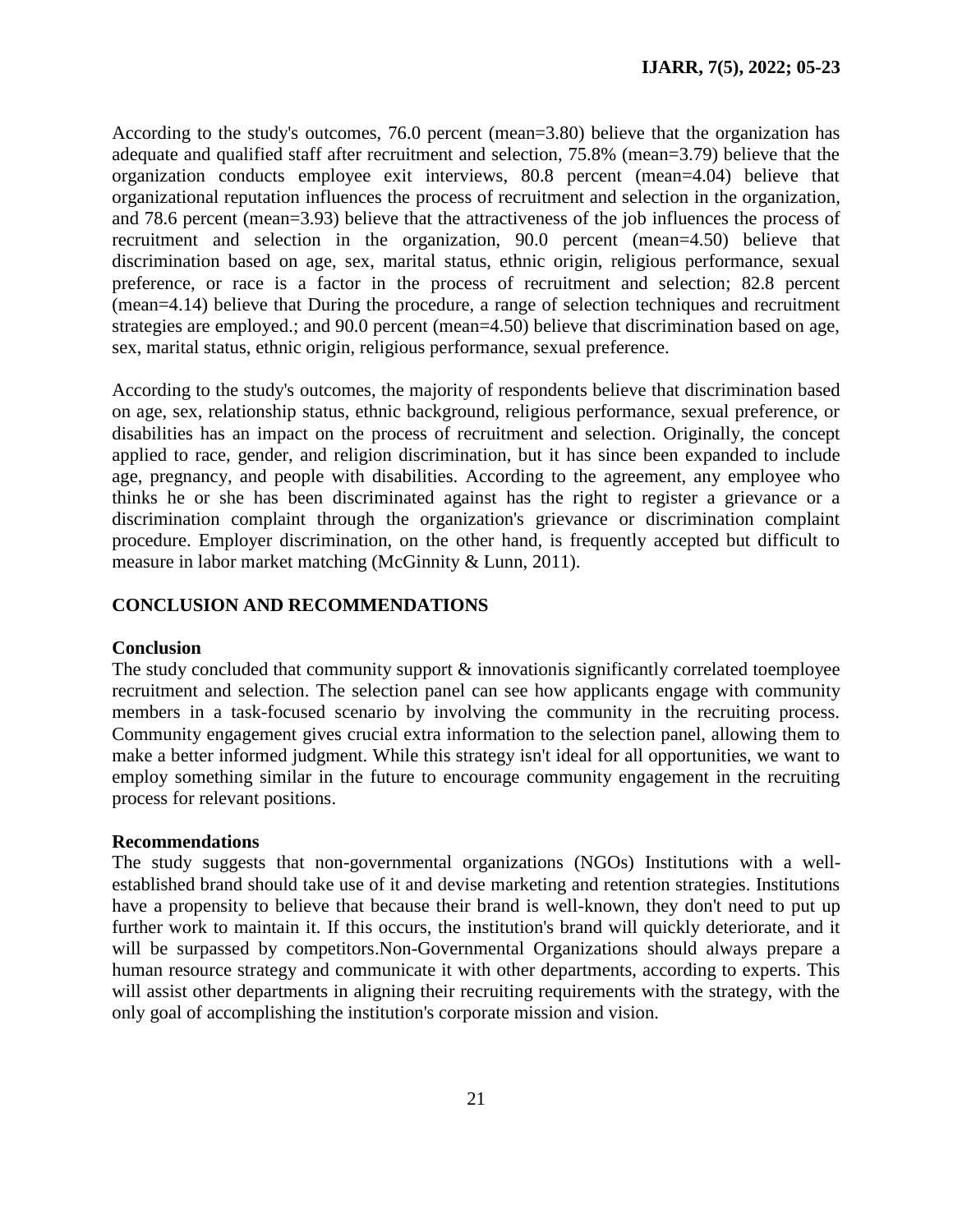# **Suggestion for Further Studies**

This research looked into the factors that influence recruitment and selection in non-profit organizations (NGOs). Further research on the factors that influence staff recruitment and selection in non-governmental organizations in other countries should be carried out so that a comparison can be drawn from the findings. The focus of this inquiry was on availability of opportunities, availability of suitable candidates, availability of resources and community support and innovation. Further research should be carried outconcentrating on other determinantsof recruitment and selection.

# **REFERENCES**

Armstrong, M. (2007). Handbook of Human Resource Management Practice.London Kogan Page  $9<sup>th</sup>$  edition.

Boxall, P. (2016). Editorial introduction: Progressing our understanding of the mediating variables linking HRM, employee well-being and organizational performance. Human Resource Management Journal, 26(2), 103-111.

Braun, R. L. (2012). Accounting graduates with both online and traditional coursework: impact on hiring decisions. Accounting Education, 29(4), 340-355.

Braun, S. (1995). Helping managers become effective job interviewers', Industrial Management, vol. 37, no.6, pp. 5-8.inHuman Resource Acquisition Selected Readings, 2001, Distance Education Centre, USQ, Toowoomba, Reading 5.1.

Cooperrider, D., & Whitney, D. (2011). Appreciative inquiry: A positive revolution in change. ReadHowYouWant.com.

Ford, M. T., Agosta, J. P., Huang, J., & Shannon, C. (2018). Moral emotions toward others at work and implications for employee behavior: A qualitative analysis using critical incidents. Journal of Business and Psychology, 33(1), 155-180.

French, R., & Rumbles, S. (2010). Recruitment and selection.In Leading, managing and developing people (pp. 169-190).CIPD Publications.

Kameri-Mbote, J. N. (2012). Why do NGOs go where they go? Evidence from Kenya. World Development, 40(2), 387-401.

Kenya National Bureau of Statistics (2019). 2019 Kenya Population and House Census: Population by County and Sub-county. Volume 1.Kenya National Bureau of Statistics.pp. 9, 10, 19.

Kerrigan, C., Urumarudappa, S. K. J., Awachai, S., Sooksawate, T., &Sukrong, S. (2010). Differentiation of Mitragynaspeciosa, a narcotic plant, from allied Mitragyna species using DNA barcoding-high-resolution melting (Bar-HRM) analysis. Scientific reports, 11(1), 1-9.

Khan. A. A. (2008). Human Resources Management and industrial relations 2nd edition, Dhaka Abir Publications.

Kleiman, J. A. (2013). Beyond the Silk Road: unregulated decentralized virtual currencies continue to endanger US national security and welfare. Nat'l Sec. L. Brief, 4, 59.

Korten, I. (2010). Knowledge management and organizational learning: an international development perspective. In NGO Management (pp. 353-368).Routledge.

Kumi, E. N. (2017). The electricity situation in Ghana: Challenges and opportunities (p. 30). Washington, DC: Center for Global Development.